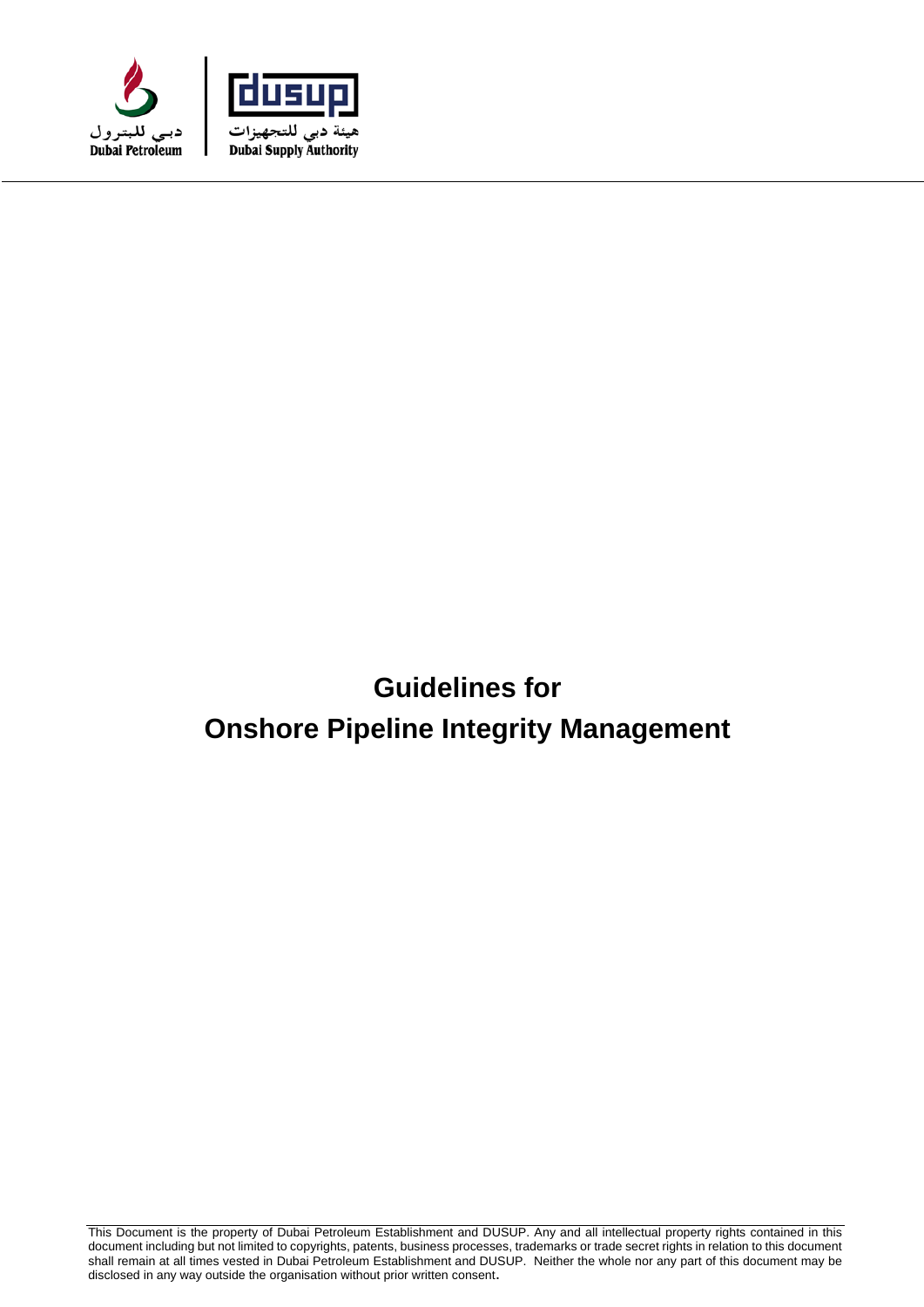# **Approvals**

Note: This guideline was approved on 13-Dec-2021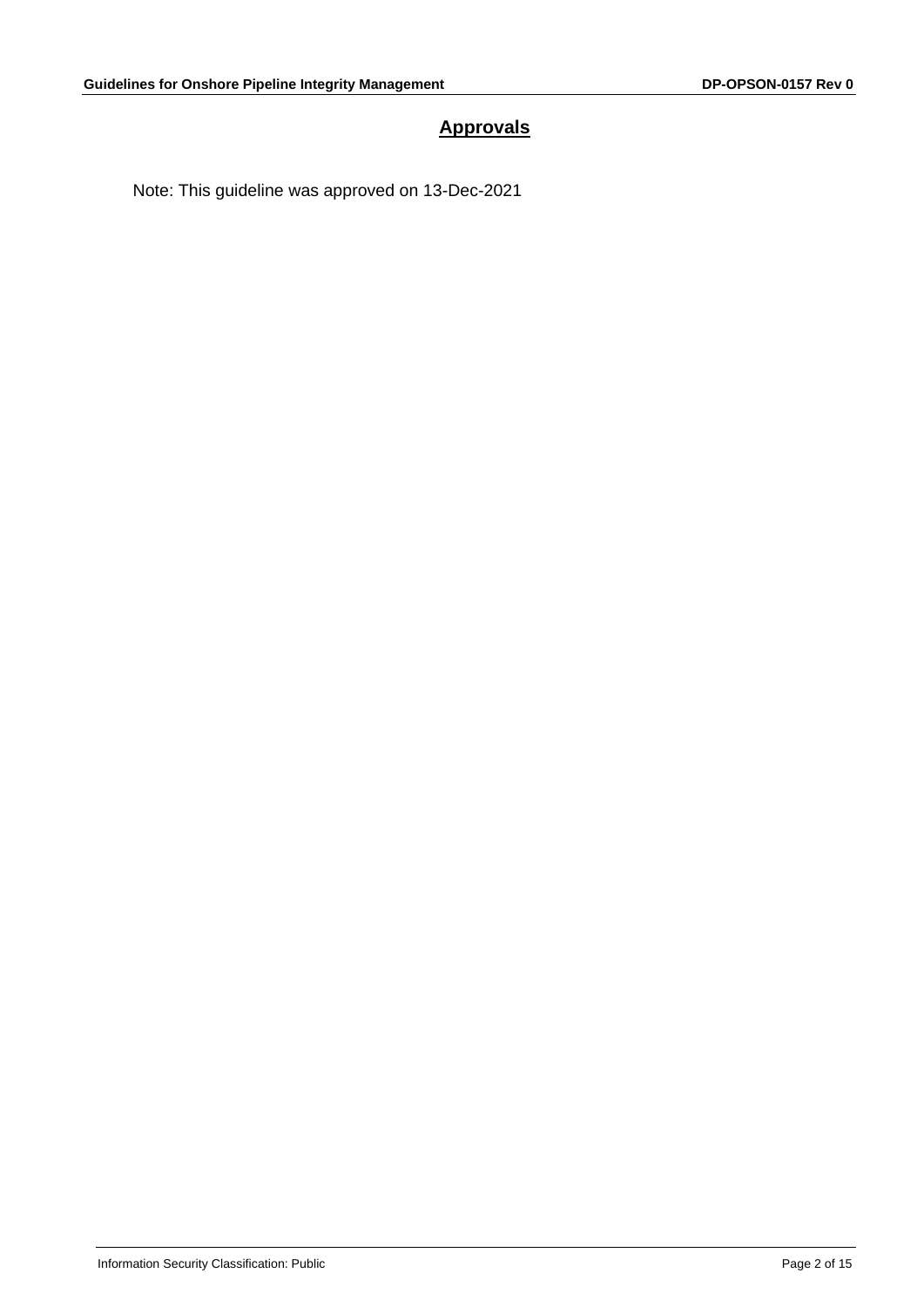# **TABLE OF CONTENTS**

| 1 |     |  |  |
|---|-----|--|--|
|   | 1.1 |  |  |
|   | 1.2 |  |  |
|   | 1.3 |  |  |
|   | 1.4 |  |  |
|   | 1.5 |  |  |
|   | 1.6 |  |  |
| 2 |     |  |  |
|   | 2.1 |  |  |
|   | 2.2 |  |  |
|   | 2.3 |  |  |
|   | 2.4 |  |  |
|   | 2.5 |  |  |
|   | 2.6 |  |  |
|   | 2.7 |  |  |
|   | 2.8 |  |  |
|   | 2.9 |  |  |
| 3 |     |  |  |
| 4 |     |  |  |
| 5 |     |  |  |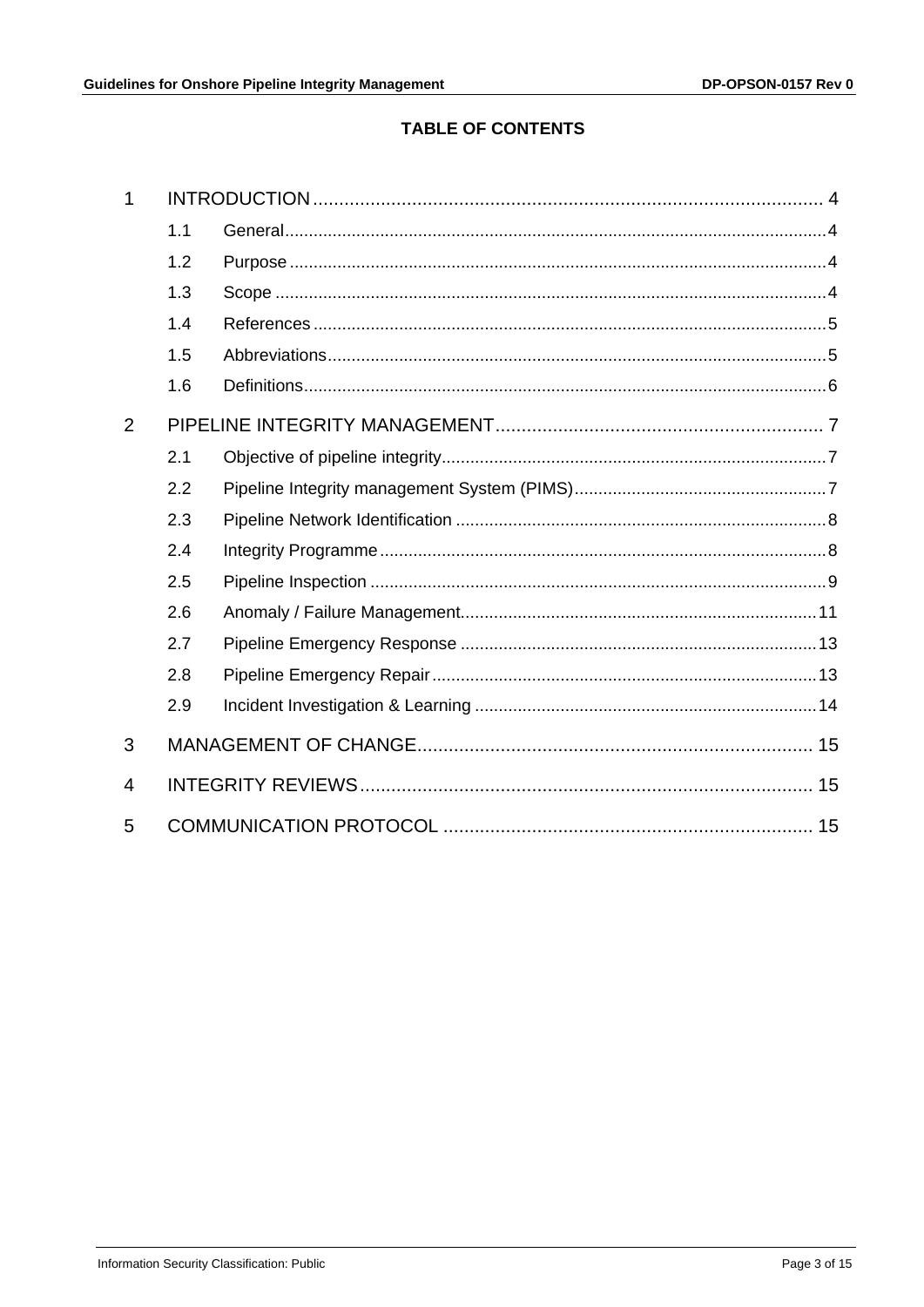# <span id="page-3-0"></span>**1 INTRODUCTION**

#### <span id="page-3-1"></span>**1.1 General**

Dubai Supply Authority (DUSUP) provides energy supply (Natural Gas) to the Emirate of Dubai to meet the needs of electricity generation and water desalination through its pipeline network. Through the production of natural gas (which is processed into gas and condensate products), the purchase of pipeline gas and LNG (and its regasification), gas storage and the operation of the pipeline network, DUSUP plays a key role in the growth and development of Dubai.

DUSUP has assigned Dubai Petroleum Establishment (DPE) the responsibility for operating DUSUP assets and authorized DPE to manage all emergency events occurring on its own operated facilities, pipelines and assets within pipeline corridors in liaison with other governmental entities.

DUSUP-DPE designs, operates and maintains DUSUP's onshore pipelines and related facilities to International Standards in order to ensure an uninterrupted flow of gas and other hydrocarbons across Dubai. The onshore hydrocarbon pipeline network consists of approximately 700 kilometres of pipelines ranging from 48" high pressure gas pipelines down to 10" condensate lines. The gas pipelines operate at high-pressure up to 960 psig and transport highly explosive and flammable natural gas.

The majority of the onshore hydrocarbon pipeline network is laid-out in designated DUSUP corridors that are secured by fences and controlled access gates. Some parts of the onshore pipeline network run in the Right of way, Public way and in unfenced corridors - due to the close proximity of road infrastructure.

A number of other operators pipelines share DUSUP corridors, including jet fuel and fuel oil pipelines in the Emirate of Dubai.

#### <span id="page-3-2"></span>**1.2 Purpose**

This guideline provides recommended practices aimed at assuring integrity of pipeline assets and sets the minimum requirements of a pipeline integrity management system to be put in place and followed by operators whose pipelines share DUSUP corridors and routes or whose pipelines crosses DUSUP pipelines to maintain the integrity of their assets / pipelines.

## <span id="page-3-3"></span>**1.3 Scope**

The scope of this guideline includes onshore pipelines operated in designated DUSUP corridors that are secured by fences and controlled access gates. It also includes pipelines operated in the Right of way, Public way and in unfenced corridors due to the close proximity of road infrastructure.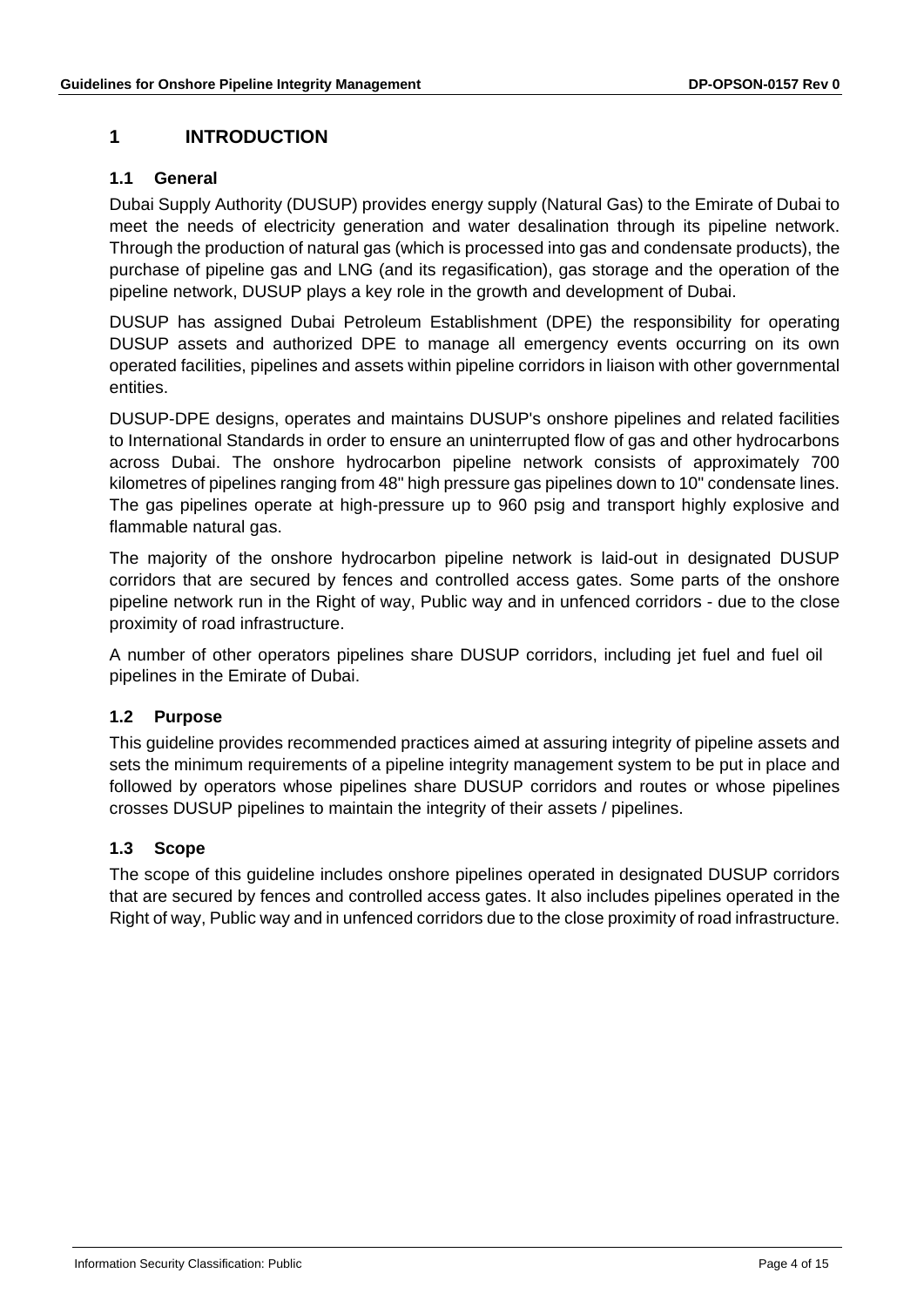#### <span id="page-4-0"></span>**1.4 References**

| SNo.  | <b>International Standards</b>   |                                                                                                                     |  |
|-------|----------------------------------|---------------------------------------------------------------------------------------------------------------------|--|
| $[1]$ | <b>ASME B31.8</b>                | Gas Transmission and Distribution Piping Systems                                                                    |  |
| $[2]$ | <b>ASME B31.8S</b>               | Managing System Integrity of Gas Pipelines                                                                          |  |
| $[3]$ | NACE MR0175/<br>ISO 15156        | Petroleum and natural gas industries-Materials for use in H2S-<br>containing environments in oil and gas production |  |
| $[4]$ | 49 CFR Part 192 &<br>195         | Code of Federal Regulations                                                                                         |  |
| [5]   | ISO 15589-1                      | Petroleum, petrochemical and natural gas industries - Cathodic<br>protection of pipeline systems                    |  |
|       | <b>DPE / DUSUP IMS Documents</b> |                                                                                                                     |  |
| [6]   | DP-OPSON-0144                    | <b>DUSUP Guidelines for Land Use Planning</b>                                                                       |  |
| $[7]$ | DPE-OPSON-0150                   | Guidelines for Hydrocarbon Pipeline Protection                                                                      |  |
| [8]   | DP-OPSON-0140                    | DUSUP Guidelines for Pipeline Owners Work on their Pipeline                                                         |  |
| [9]   | DP-OPSON-0156                    | DUSUP Guidelines for DEWA Work within HC Pipelines NOC Zone<br>& DUSUP Corridor                                     |  |

### <span id="page-4-1"></span>**1.5 Abbreviations**

| <b>Abbreviation</b> | <b>Description</b>                       |
|---------------------|------------------------------------------|
| <b>ALARP</b>        | As Low As Reasonably Practicable         |
| <b>ASME</b>         | American Society of Mechanical Engineers |
| <b>CFR</b>          | Code of Federal Regulations              |
| <b>CIPS</b>         | <b>Close Interval Potential Surveys</b>  |
| <b>CP</b>           | <b>Cathodic Protection</b>               |
| <b>CVI</b>          | <b>Closed Visual Inspection</b>          |
| <b>DCVG</b>         | <b>Direct Current Voltage Gradient</b>   |
| <b>DPE</b>          | Dubai Petroleum Establishment            |
| <b>DUSUP</b>        | Dubai Supply Authority                   |
| <b>EPRS</b>         | <b>Emergency Pipeline Repair System</b>  |
| <b>ESDV</b>         | <b>Emergency Shut-down Valve</b>         |
| <b>GCS</b>          | <b>Gas Control Station</b>               |
| <b>GIS</b>          | Geographic Information Systems           |
| <b>HSE</b>          | <b>Health Safety And Environment</b>     |
| ILI                 | In-Line Inspection                       |
| IR.                 | Infrared                                 |
| <b>MCDR</b>         | <b>Material Corrosion Defect Report</b>  |
| <b>MFL</b>          | Magnetic Flux Leakage                    |
| <b>PIMS</b>         | Pipeline Integrity Management System     |
| <b>POF</b>          | Probability of Failure                   |
| <b>RAM</b>          | <b>Risk Assessment Matrix</b>            |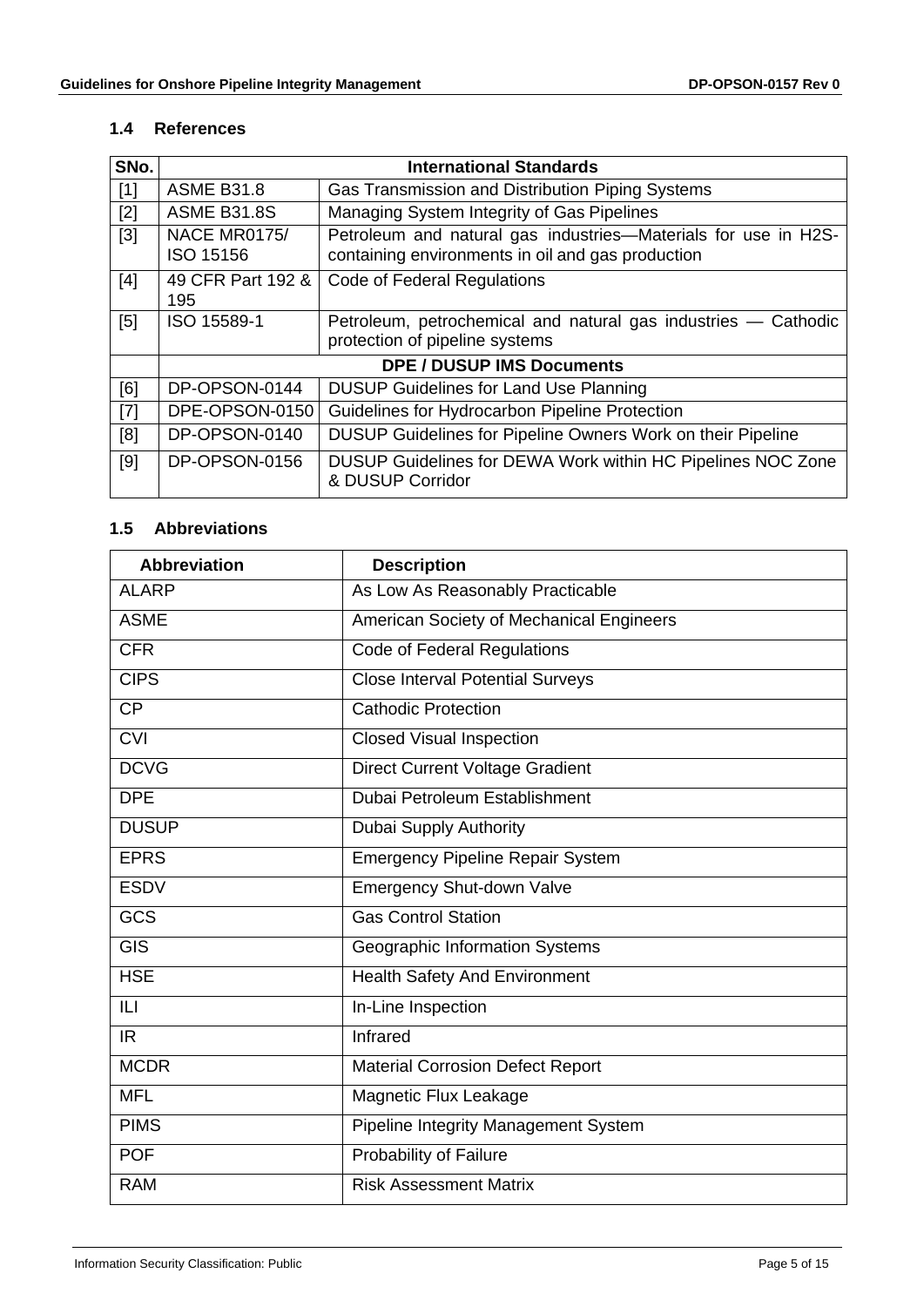| <b>ROW</b> | <b>Right of Way</b>              |
|------------|----------------------------------|
| <b>SCE</b> | <b>Safety Critical Equipment</b> |
| <b>TA</b>  | <b>Technical Authority</b>       |
| <b>TRA</b> | <b>Task Risk Assessment</b>      |
| UT         | <b>Ultrasonic Testing</b>        |

## <span id="page-5-0"></span>**1.6 Definitions**

| <b>ALARP</b>                                   | ALARP is a principle in the management of risk involved in the<br>systems. The principle is that the mitigated or residual risk shall be<br>reduced as far as reasonably practicable.                                                                                                                                                                                                                                                                                          |  |  |
|------------------------------------------------|--------------------------------------------------------------------------------------------------------------------------------------------------------------------------------------------------------------------------------------------------------------------------------------------------------------------------------------------------------------------------------------------------------------------------------------------------------------------------------|--|--|
| <b>DPE</b>                                     | DPE is the government entity that operates DUSUP assets as<br>Onshore Operations Team and has authority to manage all<br>emergency events occurring on its own operated facilities,<br>pipelines and all crisis occurring within pipeline corridors in<br>liaison with other governmental entities.                                                                                                                                                                            |  |  |
| <b>DUSUP</b>                                   | DUSUP is the legal commercial entity that own Margham Field,<br>Margham Plant Facilities, Gas Control Station, LNG Platform<br>and Onshore Pipelines within pipeline corridors and has given<br>to DPE full operatorship of all its facilities.                                                                                                                                                                                                                                |  |  |
| <b>DUSUP Corridor</b>                          | DUSUP Corridor is the land allocated by Dubai Municipality or<br>other statutory government authority to DUSUP for the<br>construction, operation and maintenance of gas and fuel<br>pipelines in the emirate of Dubai.                                                                                                                                                                                                                                                        |  |  |
| GIS                                            | Geographic Information System (GIS Software) is designed to<br>produce graphic displays of geographic information for analysis<br>and presentation. It is widely used in pipeline engineering for<br>producing pipeline route maps.                                                                                                                                                                                                                                            |  |  |
| OnshoreHydrocarbon<br><b>Pipelines Network</b> | Approximately 700 kilometres of onshore hydrocarbon pipelines<br>operating in Dubai. The network consist of gas, condensate, jet<br>fuel and fuel oil pipelines. The gas pipelines operate at high-<br>pressures up to 960-psig and transport highly explosive and<br>flammable natural gas. The jet fuel and fuel oil pipelines operate<br>at 653-psig share the same corridors. The condensate pipeline<br>operate at 1000-psig and also share corridor with other pipeline. |  |  |
| Pipeline                                       | Those components of a pipeline system connected together to<br>convey fluids between stations and/or plants, including pipe,<br>risers, pig traps, components, appurtenances, isolating valves,<br>pipeline end manifolds (PLEMs) and sectionalising valves.                                                                                                                                                                                                                   |  |  |
| Onshore Pipeline                               | Pipeline laid on or in land, including lines laid under inland water<br>courses.                                                                                                                                                                                                                                                                                                                                                                                               |  |  |
| Pipeline system                                | Pipelines, stations, supervisory control and data acquisition<br>system (SCADA), safety systems, corrosion protection systems,<br>and any other equipment, facility or building used in the<br>transportation of fluids.                                                                                                                                                                                                                                                       |  |  |
| Pig                                            | A device, which can be propelled through a pipeline by fluid flow<br>and is normally used for cleaning, batching, inspection or other<br>activities.                                                                                                                                                                                                                                                                                                                           |  |  |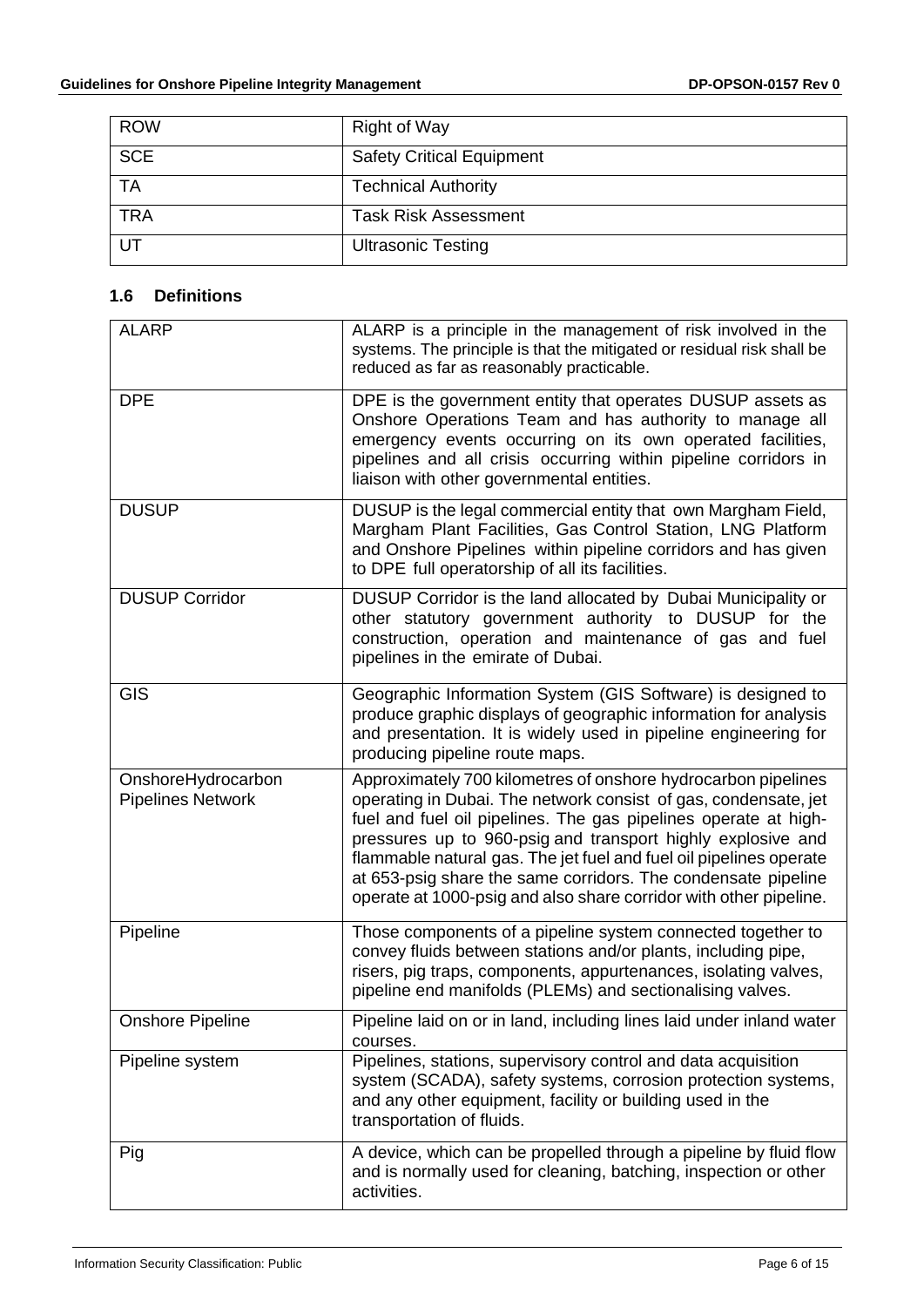| Pipeline Integrity     | Pipeline integrity is achieved when, under specified operating<br>conditions, the risk of failure which could endanger the safety of<br>personnel, the environment, or asset value is tolerable and has<br>been reduced to a level that is as low as reasonably practicable<br>(ALARP). |
|------------------------|-----------------------------------------------------------------------------------------------------------------------------------------------------------------------------------------------------------------------------------------------------------------------------------------|
| <b>RAM</b>             | Risk Assessment Matrix (RAM) is a matrix used to rank and<br>assess the risk by considering the probability or likelihood against<br>the consequence severity.                                                                                                                          |
| <b>Risk</b>            | Risk is a combination of the consequence of failure and the<br>likelihood of the consequence occurring.                                                                                                                                                                                 |
| <b>Risk Assessment</b> | Risk Assessment is the process of identifying the consequences<br>of the worst case credible scenario arising from the occurrence of<br>a hazardous event together with estimating the likelihood of that<br>scenario occurring.                                                        |
| Threat                 | An unfavourable condition or situation that can lead to a risk.                                                                                                                                                                                                                         |

# <span id="page-6-0"></span>**2 PIPELINE INTEGRITY MANAGEMENT**

#### <span id="page-6-1"></span>**2.1 Objective of pipeline integrity**

Pipelines are designed to suit particular service conditions which are defined in the basis of design. These include pressure, temperature, product composition, flow, fluctuations, etc. The pipeline must be operated within these defined boundaries to ensure that the design life is successfully achieved.

Inspection, monitoring and remediation must be undertaken throughout the service life to ensure pipeline integrity and that any deterioration observed during the pipeline life cycle remains within safe limits so that risks are minimised / reduced to ALARP (as low as reasonably practicable) within acceptable risk to public as defined as a minimum in DUSUP Guidelines for Land Use Planning [6].

Subsequent sections describes the minimum requirements to be followed to achieve the objectives of the pipeline integrity management.

## <span id="page-6-2"></span>**2.2 Pipeline Integrity management System (PIMS)**

A Management System (MS) combined with Integrity Management Program is called a Pipeline Integrity Management System (PIMS). The pipeline owner shall have developed and published PIMS procedure which is the first step of pipeline integrity management.

The overall objectives of pipeline integrity management systems are:

- To maximise asset availability and its net present value,
- To minimise health, safety and environmental risk,
- To safeguard and be able to demonstrate technical integrity throughout the asset life.

PIMS document shall include the following elements as a minimum:

- An identification and registration of the Pipeline network and its associated equipment;
- An identification of possible threats, a risk assessment review and a documented list of risk mitigations;
- An integrity strategy which is a key element of the risk mitigation;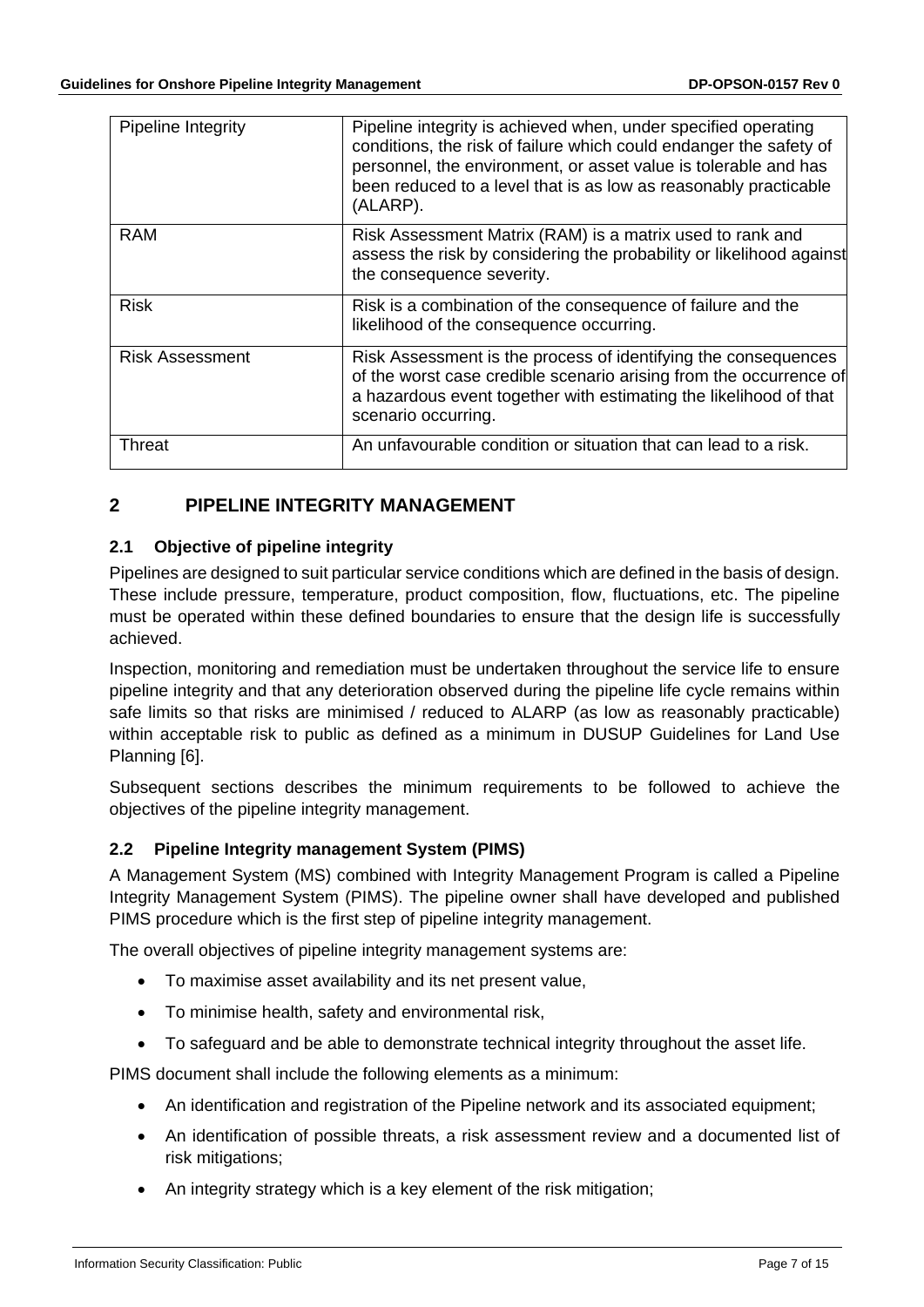- A system to report, manage anomalies and failures, and perform integrity assessment;
- An Emergency Response Plan, including emergency repairs;
- A system to investigate incidents and communicate learnings;

Each of these elements is considered in detail in the following sections.

The PIMS document itself has to be reviewed on a regular basis to ensure it remains appropriate in the light of findings or changes to operations. The review is an important aspect of the pipeline integrity management scheme to ensure continuous improvement and is a means of:

- Confirming compliance of the PIMS with legislative and company requirements;
- Confirming that the PIMS is effectively implemented.

The maximum review interval for PIMS document shall be 5 years, however interim reviews shall be made in case of major change or based on findings and learnings if necessary.

#### <span id="page-7-0"></span>**2.3 Pipeline Network Identification**

Prior to starting any pipeline integrity activities, it is important to clearly identify pipeline boundaries, route, length, associated equipment, design parameters, operating parameters and any other associated piece of information which is deemed critical for the technical review of the pipeline and susceptible to change the pipeline risk profile.

Pipeline owner shall gather this information into a unique and controlled database (typically called an Asset Register) so that the information remains as a unique, trusted and auditable source of information that can be edited by authorised personnel only.

This register shall be reviewed periodically and any change shall be updated accordingly.

Pipeline route data shall be kept in GIS format. The pipeline owners shall share with DUSUP-DPE and keep up to date their complete pipeline route details to update the DUSUP Hydrocarbon Pipeline GIS Information. Point of contact details for sharing the GIS data / asset register etc are provided in Section 5 of this guidelines.

#### <span id="page-7-1"></span>**2.4 Integrity Programme**

An integrity programme requires to be developed and re-assessed to evaluate pipeline condition and ensure pipeline integrity. The integrity programme can either be risk based or time based. In both approaches, hazard identification shall be carried out to ensure the adequacy of the integrity programme.

Like most oil & gas operators, DUSUP and DPE prefer and recommend the use of risk based integrity programmes so that integrity resources are utilised to address areas where risk is identified. When risk based integrity approach is utilised, pipeline risk assessment shall be performed for developing pipeline integrity management plans. Risks to the pipelines shall be identified and assessed in accordance with ASME B31.8S [2] or similar proven industry standard.

The risk assessment shall be based on either qualitative assessment or quantitative assessment of likelihood and consequence or semi-quantitative assessment of likelihood and consequence. For all type of assessment, it is recommended to use Risk Assessment Matrix (RAM) to categorise risk.

The risk assessment shall result in the development of integrity plans that control, mitigate or monitor the identified risks, using maintenance, inspection and testing activities. Examples of risk mitigation include: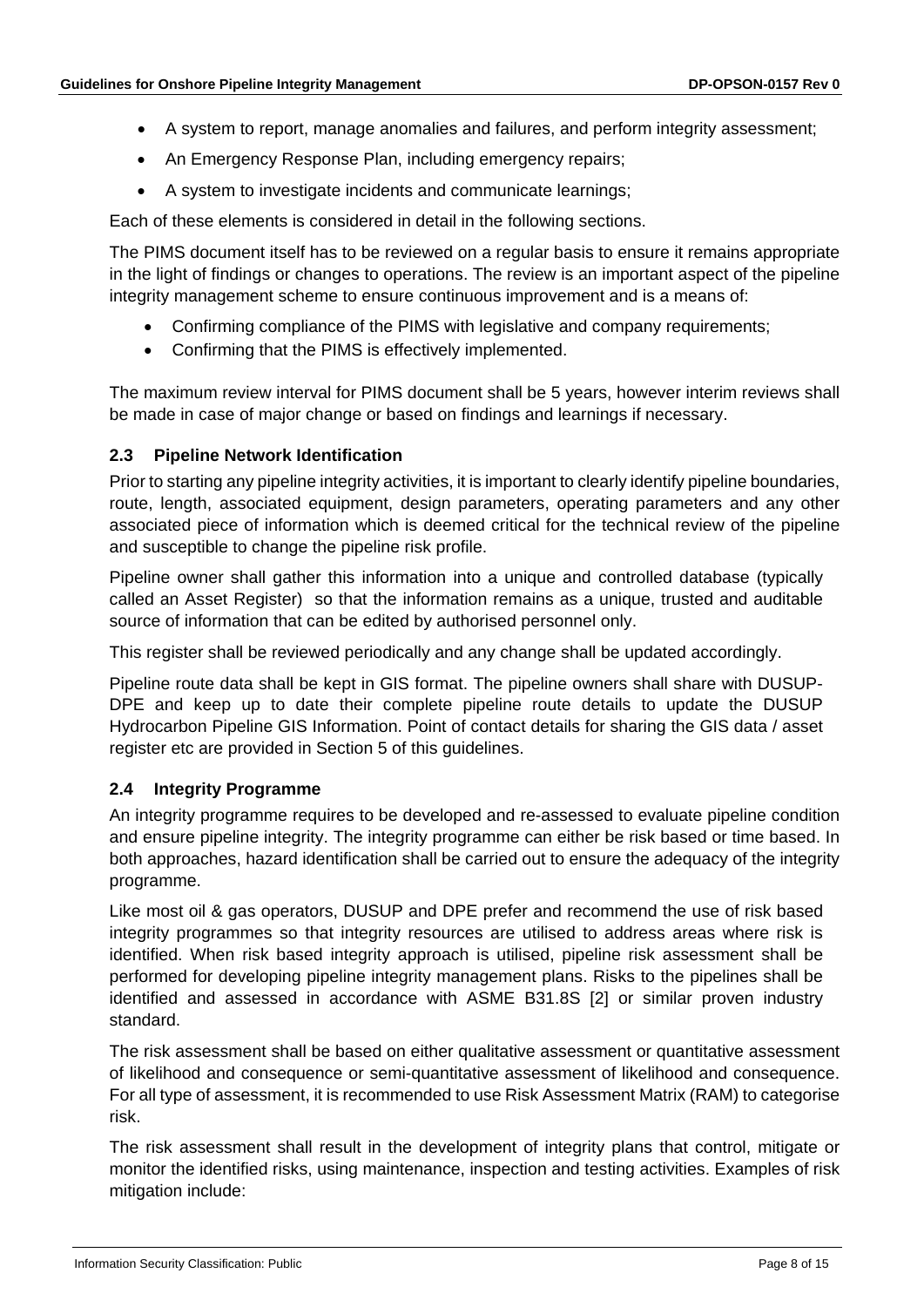- Control and monitoring of operating parameters, e.g. pressure, temperature and flow rates;
- Control and monitoring of process fluids, e.g. water dew point, H2S, chlorides etc.;
- Equipment testing, e.g. ESDVs, and cathodic protection surveys etc.;
- Preventive Maintenance (Servicing), e.g. maintenance pigging, batch pigging, etc;
- Pipeline inspection, e.g. visual inspection, survey techniques and non-destructive testing.

Pipeline risk reassessment shall be carried out after completion of any major inspections such as CP survey, IL inspection etc. Summary of the pipeline risk assessment shall be shared with DPE-DUSUP. Point of contact details for reporting summary of risk assessment are provided in Section 5 of this guidelines.

If the pipeline owner choose a time based integrity programme, the selected intervals shall not exceed the maximum intervals recommended by the international codes and standards ([1], [4]) or industry best practices.

The integrity programme shall be entered into a computerised maintenance and inspection management system with each activity being assigned a target completion date. All inspection and monitoring activities shall be executed as per planned schedule. However, practical considerations including operational constraints can affect the schedule and priority of inspections and monitoring. In such circumstance, deferrals shall be created to postpone the activities with supporting risk assessment. Inspection deferral shall be communicated to DUSUP-DPE so that a risk review can be immediately carried out to put in place a mitigation plan at corridor level if required.

#### <span id="page-8-0"></span>**2.5 Pipeline Inspection**

Pipeline inspection is essential to confirm the condition of the pipeline and provide data for assessing current and future integrity. Hence inspection strategy shall identify the type of inspections required, their coverage and inspection interval. If a risk based inspection approach is used the inspection technique, inspection coverage and interval shall be proportionate to the risk level.

There are various mechanisms or threats that can compromise the integrity of a pipeline. These include but are not limited to:

- Internal corrosion
- External corrosion
- Third party damage
- Fatigue
- Mechanical overload
- Crack-like flaws
- Manufacturing defects

A number of different inspection techniques must therefore be used depending on the location of the pipeline section under consideration and the threats that are being assessed.

The inspection strategy shall identify the inspection tool / technique requirement for each failure mechanism / threat.

Inspection coverage and interval may be based on a risk assessment or time based or ad-hoc basis. As part of the PIMS, it is required to identify the type of inspection(s), the coverage (e.g.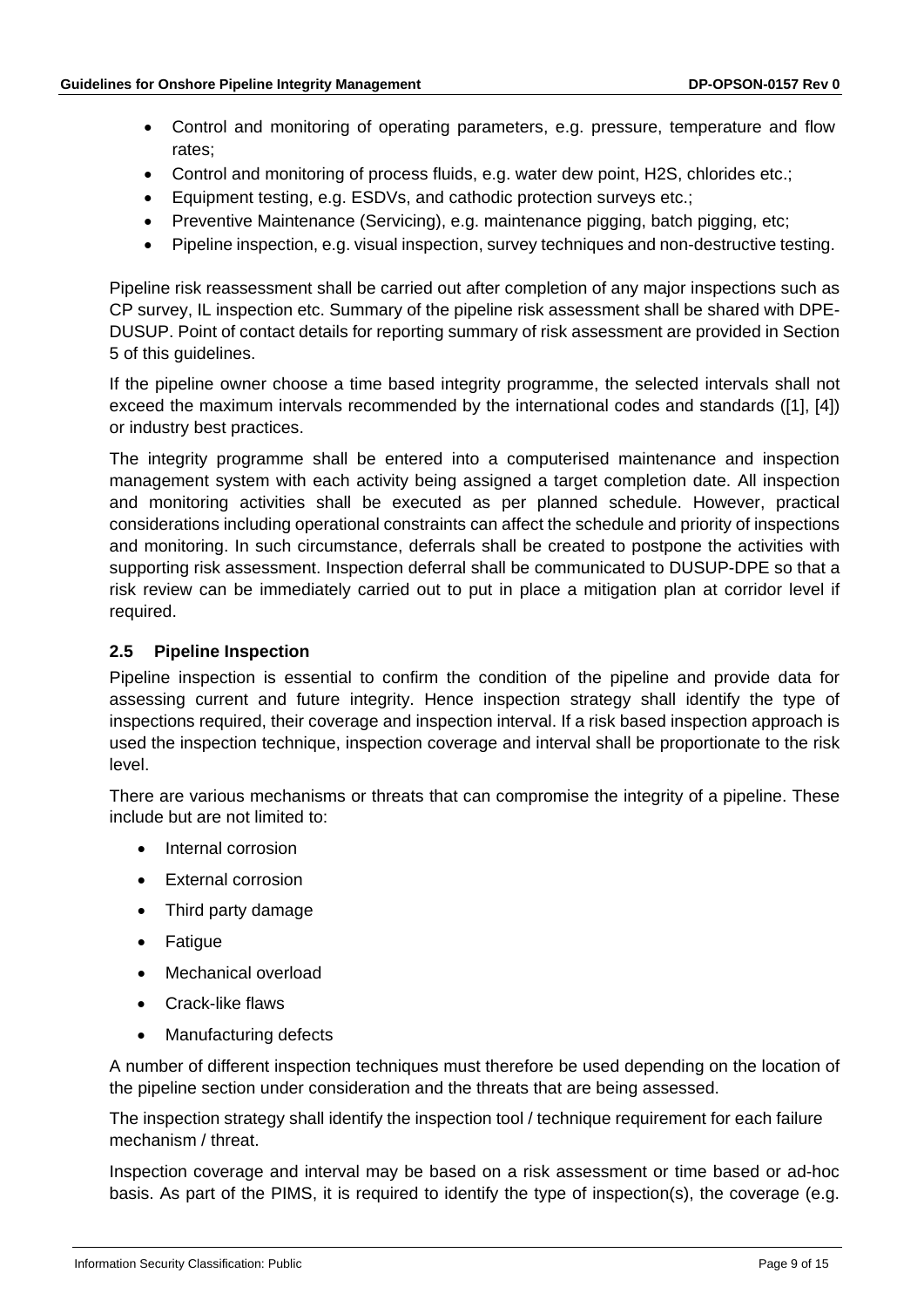100% of pipeline length over full circumference) and inspection interval and basis for the specified inspection interval.

As a minimum the following inspection activities shall be carried out for detecting threats in pipelines operated in an environment such as the one experienced in the Emirate of Dubai:

## **2.5.1 ROW Patrols**

Patrolling along the pipeline is a general visual inspection activity used to observe surface conditions, indications of leaks, construction activity, and other factors affecting safety, integrity and security. Patrolling shall be carried out along the onshore pipelines and laterals.

Methods of patrolling include walking, driving, flying or other appropriate means for inspecting the right-of-way.

When performing ROW patrols, the patrollers should be cautious of anything that appears to be out of the ordinary. Patrollers shall establish a list of observations which, if seen on the ROW, would be considered "reportable observations."

# **2.5.2 Visual Examination and Ultrasonic Survey**

Above ground pipelines and laterals and block valve stations which are above the ground require Closed Visual Examination (CVI) and ultrasonic wall thickness inspection survey to confirm the absence of significant external or internal corrosion or other anomalies such as mechanical or coating damages.

The depth of any identified external corrosion shall be quantified using a pit-depth gauge, or other suitable instrumentation. Checks to quantify the extent of internal corrosion, or verify the wall thickness of the pipe may be carried out using ultrasonic tools. A special attention shall be given to external corrosion underneath clamps, supports, sleeves and insulations.

Visual inspection for onshore pipelines shall also inspect the coating/ paint peel off, blistering or deposits on the pipe surface, pipe support condition and any sign of mechanical damage for both pipeline and supports.

## **2.5.3 In-line Inspections (ILI)**

In-line inspections (intelligent pigging) of pipelines shall be carried out using a magnetic flux leakage (MFL) and/or an ultrasonic technique (UT) inspection tools. Preference shall be given to UT tool if pig driving medium is water. In addition to the metal loss tool (MFL / UT) additional tool shall be considered for obtaining the coordinate mapping and the pipeline geometric details such as bends, dents, ovality, etc of the pipeline(s). ILI frequency shall be either risk based or time based but shall not exceed half of the pipeline remaining life with a maximum inspection interval of 10 years.

## **2.5.4 Unpiggable Pipelines / Pipeline Laterals**

Unpiggable pipelines for which pipeline geometry prevents conventional pigging, which may include connection to a different diameter pipeline, thick walls or physical damage i.e. dents, pipeline lateral, integrity must be assessed using alternative methods typically including but not limited to:

- Tethered pigging;
- Automated or manual UT;
- Correlation with similar pipelines;
- Hydrotest;
- Coupons and probes;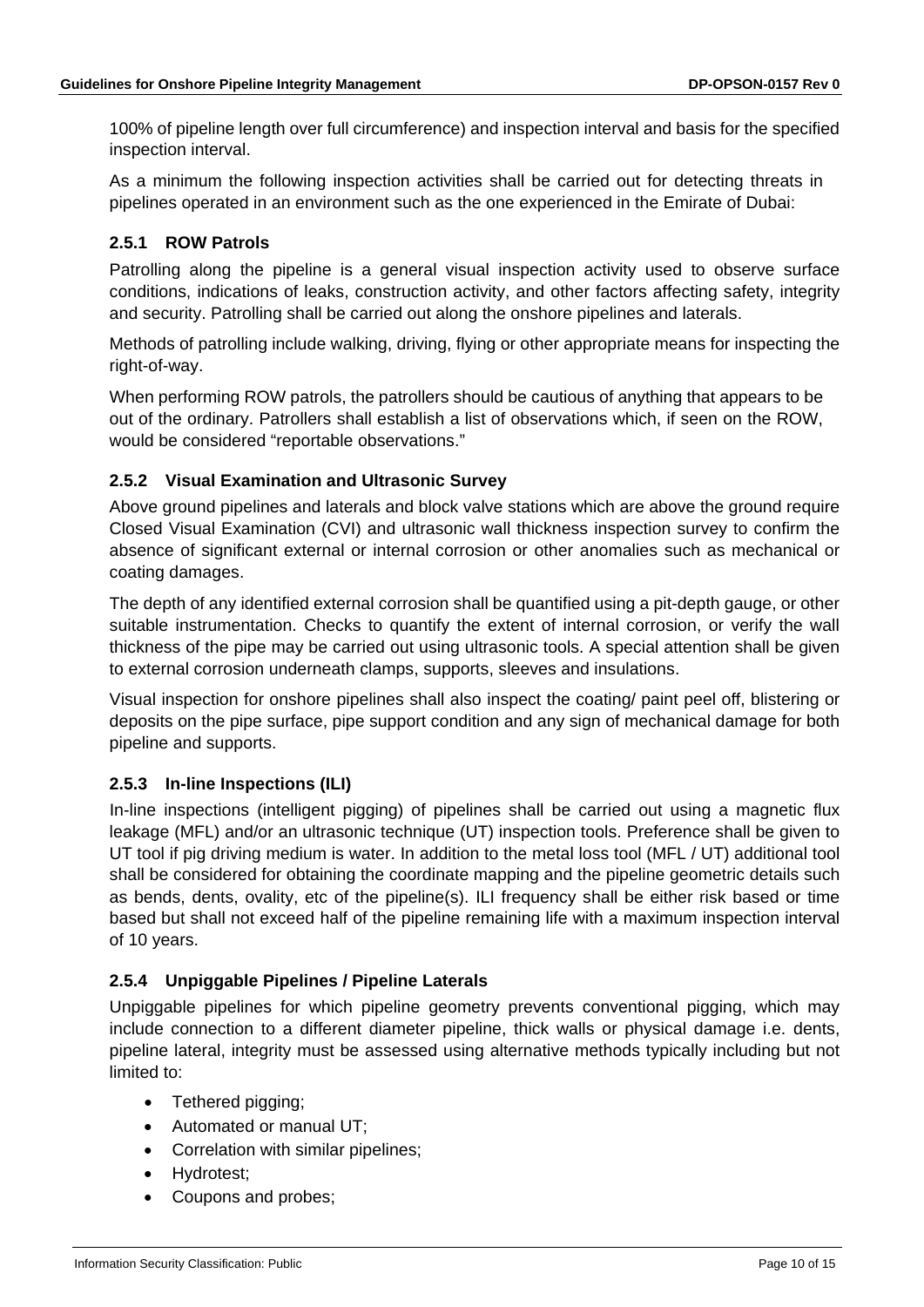These techniques can be used in isolation or in combination, with the main objective to assure that a reasonable level of confidence in the integrity of the pipeline / pipeline laterals is reached.

## **2.5.5 Leak and Depth Survey**

Above ground pipelines and laterals require leak survey using Infrared Radiation (IR) for detecting leaks at flanged connections. Burial depth (depth of cover) survey shall be carried out for underground pipelines. Minimum depth of cover as specified in construction drawing shall always be maintained.

## **2.5.6 Cathodic Protection (CP) Monitoring**

Cathodic Protection ON-OFF, CIPS and DCVG surveys shall also be performed for evaluating the level of protection, the external condition of the buried pipelines and their protective coatings. If anomaly is detected, excavation may be required to physically check the external condition of the pipeline and understand the reason for the localised damages.

CIPS and DCVG survey frequency shall be either risk based or time based but shall not exceed 5 years. ON-OFF survey shall be carried out on yearly basis.

CP monitoring facilities along the pipeline route to allow measurement of the performance of the cathodic protection shall be installed in accordance with ISO 15589-1[5].

Pipeline owners shall consider more frequent CP inspection intervals if pipelines are exposed to DC stray current interference. An assessment of the level of stray current corrosion risk on the pipeline shall be carried out to determine the inspection frequency. If a pipeline is exposed to significant levels of DC stray current interference, then the pipeline owner shall review the inline inspection interval as well and increase the frequency at which inline inspection is carried out.

#### **2.5.7 Emergency Shutdown Valves (ESDVs)**

Pipeline ESDVs are considered safety critical equipment for the isolation of the pipeline inventory or part of it. Emergency shutdown valves shall be periodically tested to ensure that they will be functioning on demand and that valve closure time is compliant with the safety design requirements. Seal leak testing shall also be carried out to ensure that the closed valve is holding tight and does not allow fluid to pass through.

#### <span id="page-10-0"></span>**2.6 Anomaly / Failure Management**

An anomaly is characterised by any condition that may impair the pipeline's fitness for purpose when measured against the design intent of the pipeline. Anomalies may be discovered during inspection, monitoring, or as a result of routine operations and maintenance activities.

The objective of the anomaly management process is to perform a thorough evaluation of all such anomalies and their possible impact on the safe operation of the pipeline, in order to determine the appropriate response (either mitigation or corrective action).

The anomaly management process applies to any unwanted pipeline condition that could significantly impact the integrity of the pipeline or the pipeline system. This may include, for example:

- Corrosion (internal / external);
- Deficiencies in corrosion protection systems;
- Dents;
- Gouges / Cracks;
- Unsupported lengths / free spans;
- Global buckling both lateral and upheaval;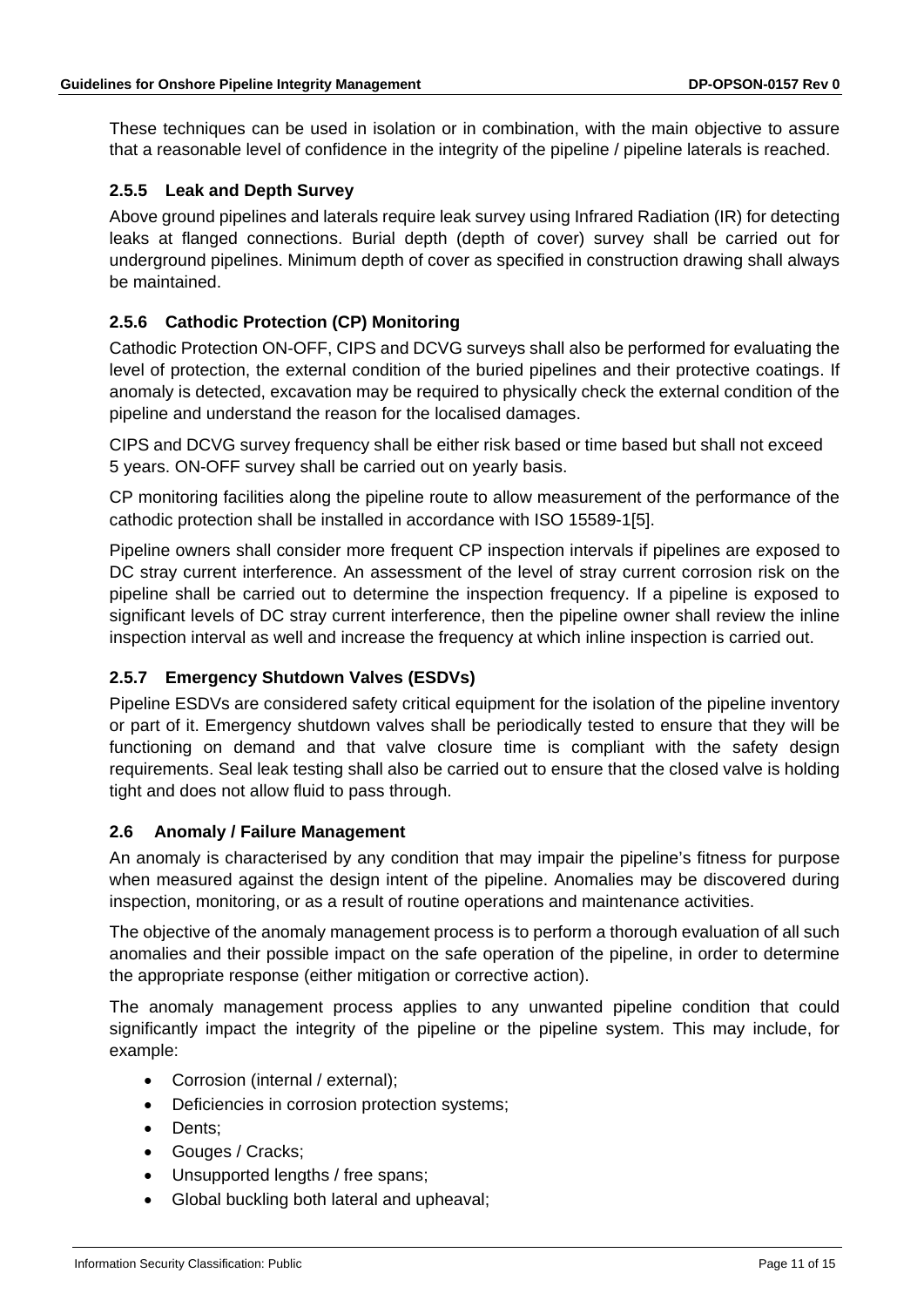• Exposed pipelines in case of buried pipelines;

The level at which anomalies are becoming reportable and shall be recorded and reported shall be defined and documented for each type of defect. The inspection team shall use these definitions and acceptance criteria for raising the anomalies. This will ensure consistency in identification and reporting.

Anomalies and corrective actions shall be documented and managed using controlled in-house / 3<sup>rd</sup> party software or excel spread sheet.

#### **2.6.1 Pipeline Anomaly Management and Reporting**

As soon as any inspections have been completed, inspection report shall be issued. Inspection report shall include following as a minimum:

- Asset details, such as Tag identification, equipment type, location as defined in asset register:
- Operating parameters at the time of the inspection;
- Inspection findings, including anomalies, along with detailed description and pictures.

Reportable anomalies identified during an inspection shall be uploaded into the anomaly management system. An assessment of the anomalies shall be performed and appropriate corrective actions shall be raised based on nature of defect and failure mechanism. Target completion date for corrective actions shall be agreed and document.

Anomalies that could have an imminent effect upon the safety of personnel or cause damage to the environment or other operators assets shall be reported immediately to DUSUP-DPE as an "alert" so that a risk review can be immediately carried out to put in place a mitigation plan at corridor level with no delay.

Point of contact details for reporting anomalies are provided in Section 5 of this guidelines.

#### **2.6.2 Pipeline Integrity Assessment**

Pipeline Integrity Assessment refers to determining whether the pipeline has adequate strength or remaining life to prevent leaks or ruptures under normal operation and upset conditions. Pipeline integrity conditions for pipelines shall be established. Generally acceptable methodologies are:

- Fitness-for Service Assessment (FFS) / Remaining Life Assessment;
- Hydrostatic pressure tests; and
- Direct Assessment.

In-line Inspection can detect and report the size and location of pipeline anomalies. FFS assessment followed by remaining life assessment shall be performed based on IL inspection results. However, if the pipeline has varying diameters, tight bends, or other restrictions, it might not be possible to use this inspection technique. In this case hydrostatic pressure tests can be used to demonstrate the strength of pipelines. The validity of hydrostatic testing has to be established, based on damage mechanisms and rate of degradation.

Direct Assessment methodology shall be considered if IL inspection and hydrostatic testing are not possible.

Following IL inspection and subsequent FFS / remaining life assessment, if the age of the pipeline is close to its design life (e.g. next ILI date crosses design life), life extension studies shall be performed to identify the mitigations associated with the ageing of the pipeline for extending its life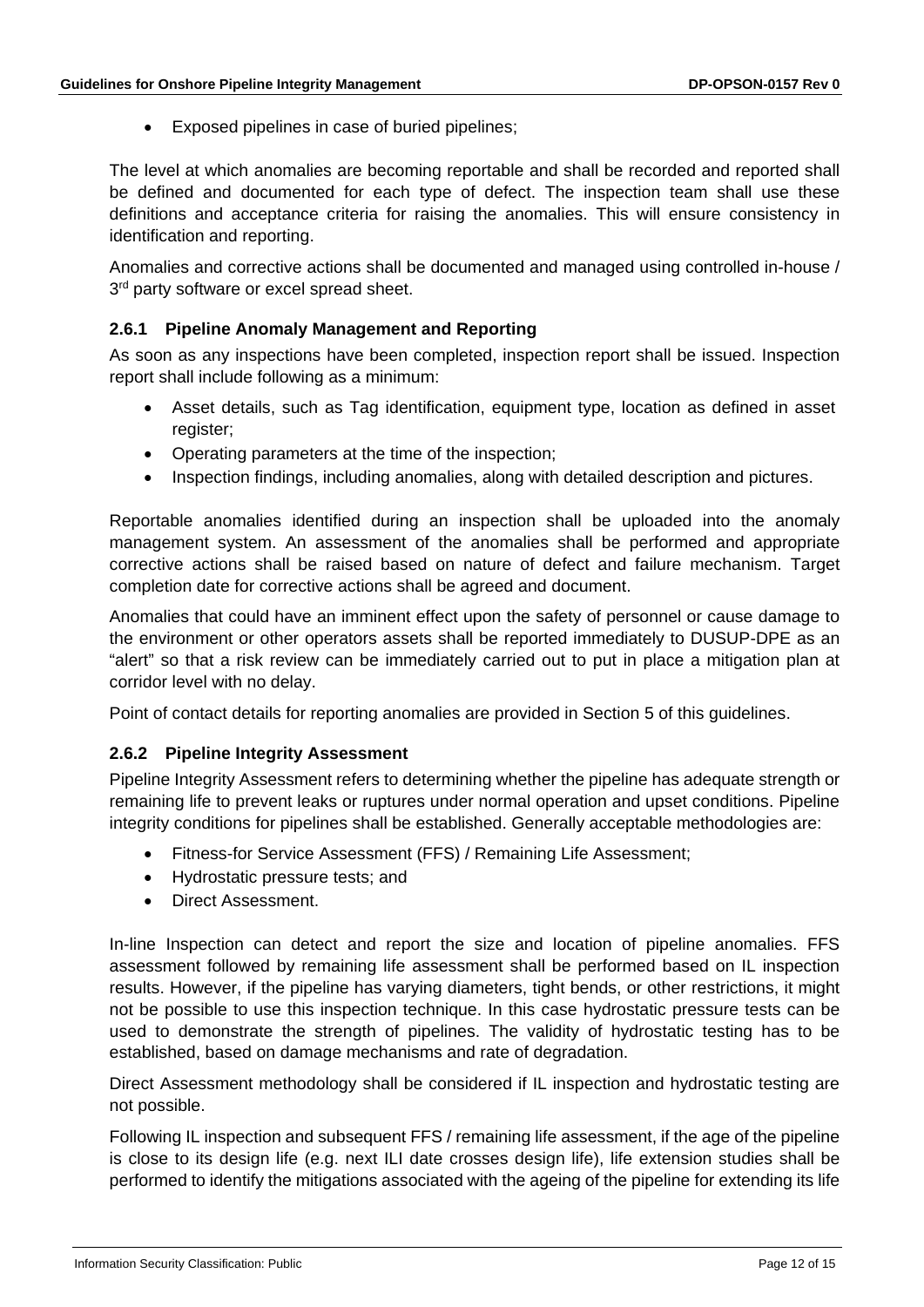to the Company desired date. The mitigations proposed in life extension studies shall be recorded and executed.

## **2.6.3 Pipeline Failure Management and Reporting**

Due to the large inventory of fluid / content they contain and transport, pipeline failures (or loss of containments) are always considered as reportable incident and could result in Major Accidents such as:

- Fire or explosion;
- Disruption of gas supply.

As direct consequence, in case of confirmed pipeline failure, the depressurization and isolation of the pipeline system shall be immediately enacted and all available means shall be considered for the failure localization, assessment and repair.

A failure record shall be created and documented in the Operator anomaly management system as soon as the treatment of the emergency is completed. The failure record shall be updated alongside the completion of the investigation actions taken for understanding the pipeline failure: Inspection Report, Failure Analysis Report, Root Cause Analysis Report and Repair / Replacement Dossier shall be referenced in the failure record.

In case of failure, an incident report (date, time, place, what happened and initial actions taken) shall be communicated immediately (not later than 24 hours) to DUSUP-DPE so that a condition assessment can be immediately carried out on other pipelines present in the same corridor.

Post incident inspection report, failure analysis report, root cause analysis report and repair / replacement dossier shall also be shared with DUSUP-DPE no more than 4 weeks after the completion of the repair.

Point of contact details for reporting incident and post incident reports are provided in Section 5 of this guidelines.

## <span id="page-12-0"></span>**2.7 Pipeline Emergency Response**

Different emergency scenarios could occur from pipeline incidents. In all circumstances priorities shall be given to the protection of People, Environment, Asset and Reputation.

Emergency Response Procedures and Incident Management Guidelines that deal with the pipelines related emergency situations shall be developed and reviewed yearly to ensure that they comply with the industry standards and pipeline integrity management system requirements.

The pipeline emergency response procedures shall be tested on a regular basis during emergency drills where the Site Emergency Response Team reactiveness and ability to control the emergency are monitored, reported and analysed for continuous improvement. Emergency drills shall be carried out at reasonable intervals and no longer than three years. Emergency drills shall also be planned when key personnel of the Site Emergency Response Team has been renewed.

The objective of emergency drills is to identify the problems encountered during emergency drills (e.g. inadequacy of existing procedures, man-power training) and take necessary actions to improve the emergency response.

#### <span id="page-12-1"></span>**2.8 Pipeline Emergency Repair**

Following the management of the emergency, the pipeline is require to be promptly fixed to resume production.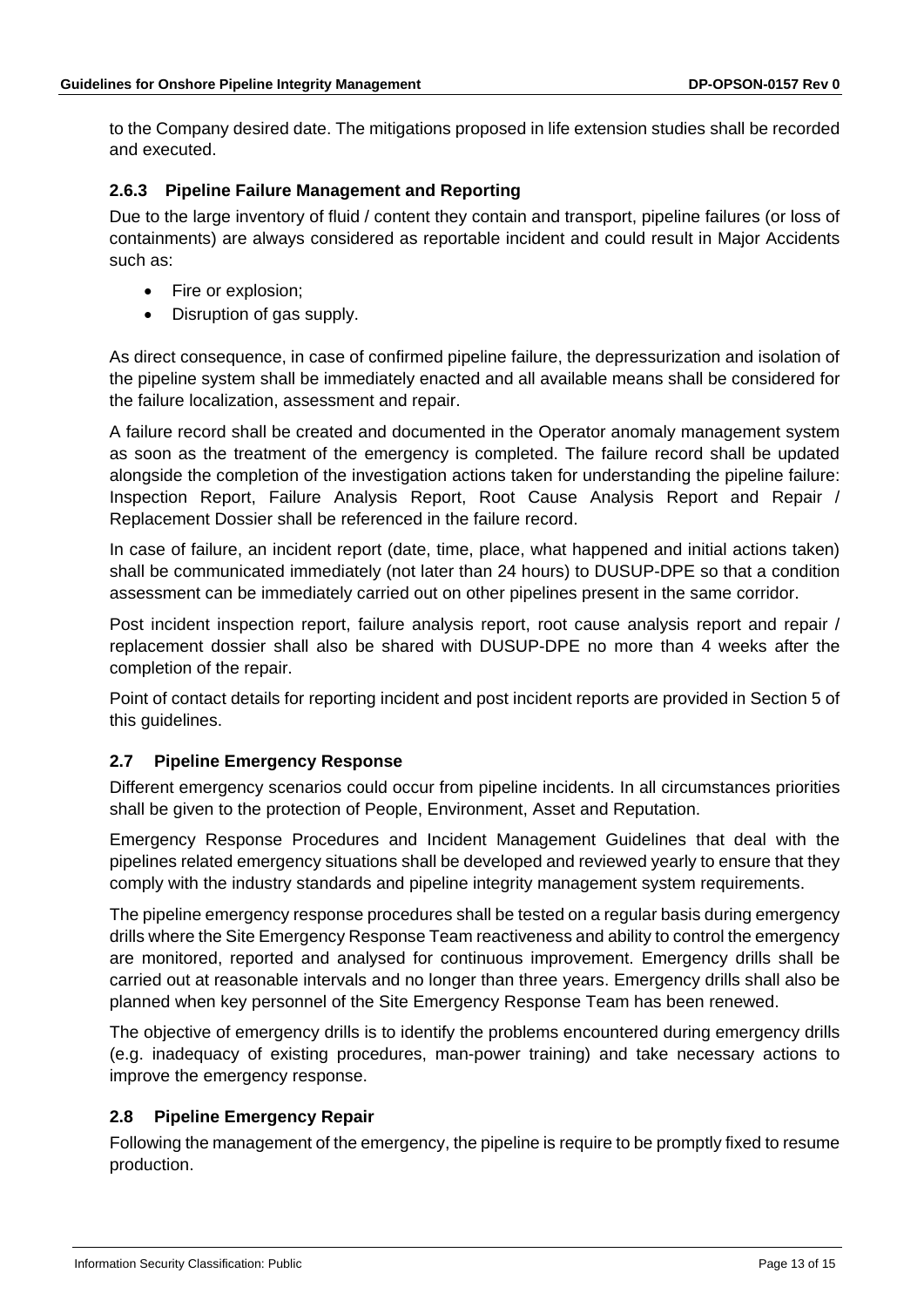An Emergency Pipeline Repair System (EPRS) shall be developed to ensure that a pipeline failure, and whatever caused it, is timely dealt with. The repair equipment and necessary spares shall be maintained in order to provide cost-effective capability to minimise production losses and impact on the environment.

Critical spares/stock shall be reviewed and updated on yearly basis. All intervention work shall be fully documented and records retained for auditable purposes. The pipelines as-built records and asset records shall also be updated.

#### <span id="page-13-0"></span>**2.9 Incident Investigation & Learning**

When a pipeline failure occurs, incident investigation shall be carried out for determining incident root causes.

The outcome of the investigation shall determine:

- Pipeline incident sequence of events, including response and notification;
- What the pipeline incident was (failure cause analysis);
- Why the incident occurred (root cause analysis);
- What the remedial actions were;
- Could the response be improved and how;
- How can the incident be avoided in future.

It is required to develop an incident lessons learned presentation and to roll it out to personnel of the organization that could benefit some key learnings for avoiding similar incidents in the future. Relevant contractor personnel shall also be invited to the lesson learned roll-out session.

Incident investigation report shall be shared with DUSUP-DPE and lessons learned shall be communicated to other corridor pipeline operators so that similar incidents can be avoided in future.

Point of contact details for reporting results of investigation and lessons learned are provided in Section 5 of this guidelines.